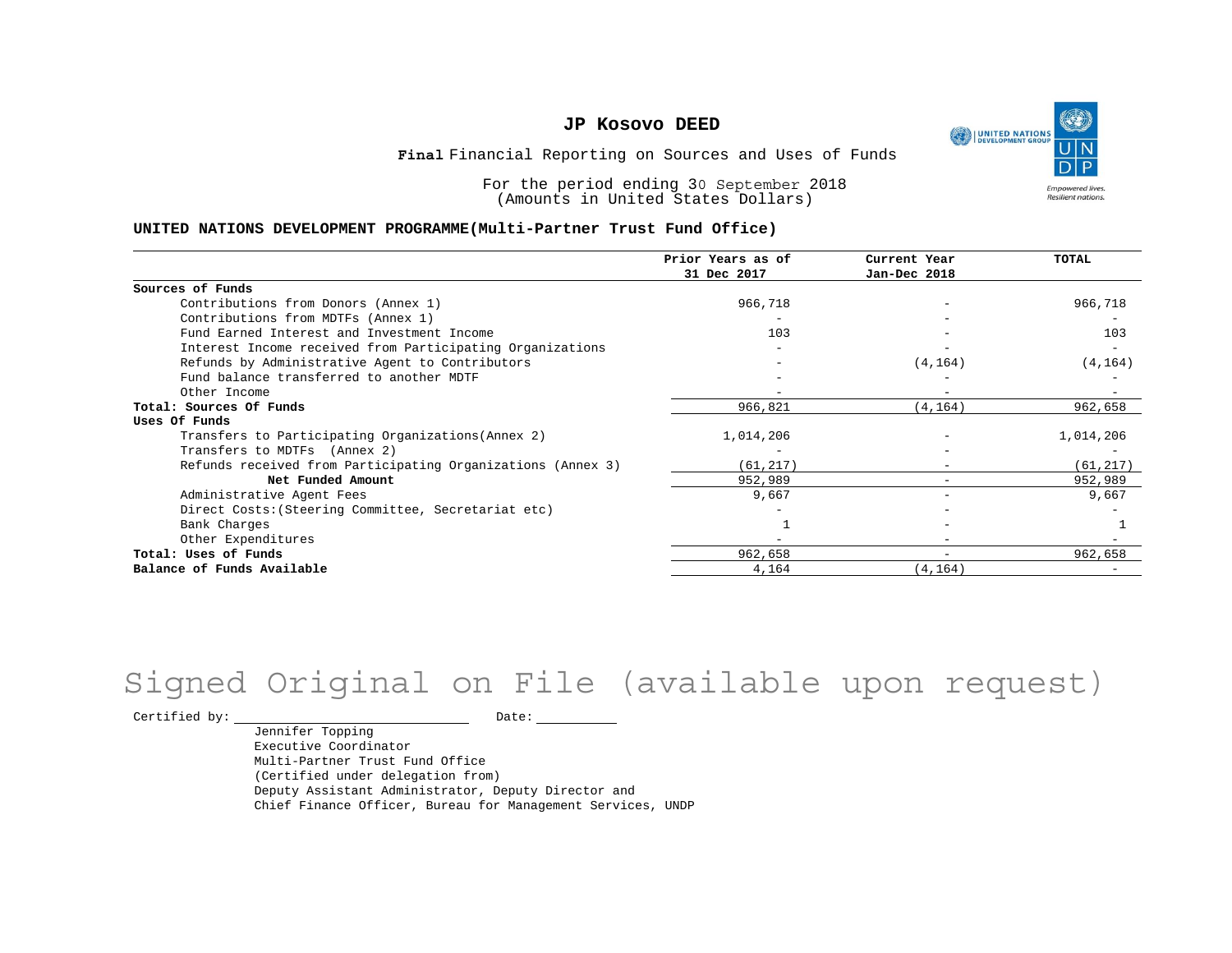

# Financial Reporting on Sources and Uses of Funds **Final**

For the period ending 31 December 2018 (Amounts in United States Dollars)

### **UNITED NATIONS DEVELOPMENT PROGRAMME(Multi-Partner Trust Fund Office)**

**Annex - 1: Contributions**

|                       | Prior Years as of | Current Year             | TOTAL   |
|-----------------------|-------------------|--------------------------|---------|
|                       | 31 Dec 2017       | Jan-Dec 2018             |         |
| From Contributors     |                   |                          |         |
| GOVERNMENT OF FINLAND | 966,718           | $\overline{\phantom{0}}$ | 966,718 |
| Total: Contributions  | 966,718           | $-$                      | 966,718 |

# Signed Original on File (available upon request)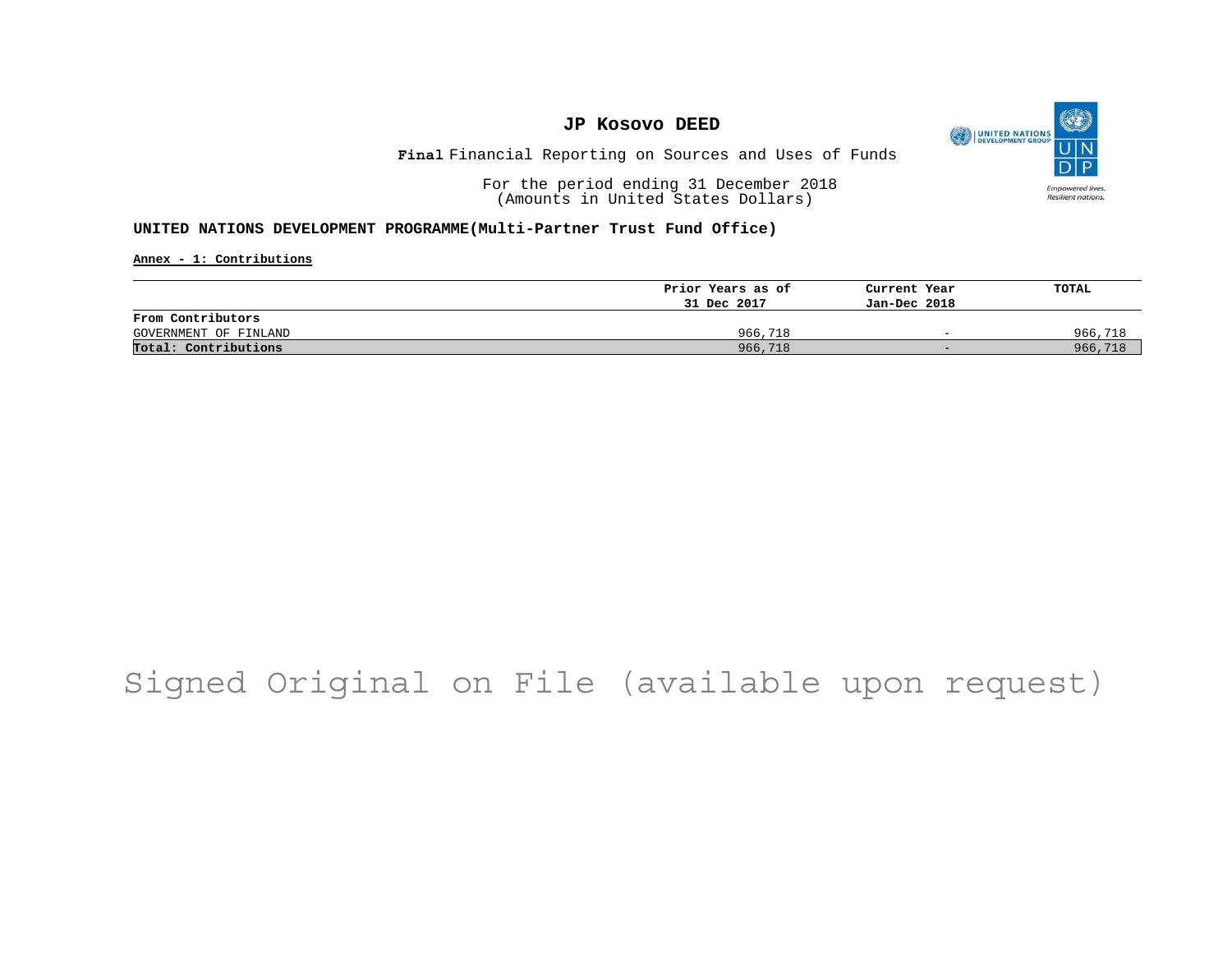

Financial Reporting on Sources and Uses of Funds **Final**

For the period ending 31 December 2018 (Amounts in United States Dollars)

### **UNITED NATIONS DEVELOPMENT PROGRAMME(Multi-Partner Trust Fund Office)**

**Annex - 2: Transfers**

|                                | Prior Years as of | Current Year                 | TOTAL     |
|--------------------------------|-------------------|------------------------------|-----------|
|                                | 31 Dec 2017       | Jan-Dec 2018                 |           |
| To Participating Organizations |                   |                              |           |
| IOM                            | 451,956           | $\overline{\phantom{m}}$     | 451,956   |
| <b>UNDP</b>                    | 562,250           | $\qquad \qquad \blacksquare$ | 562,250   |
|                                |                   |                              |           |
| Total Transfers                | 1,014,206         | $-$                          | 1,014,206 |

# Signed Original on File (available upon request)